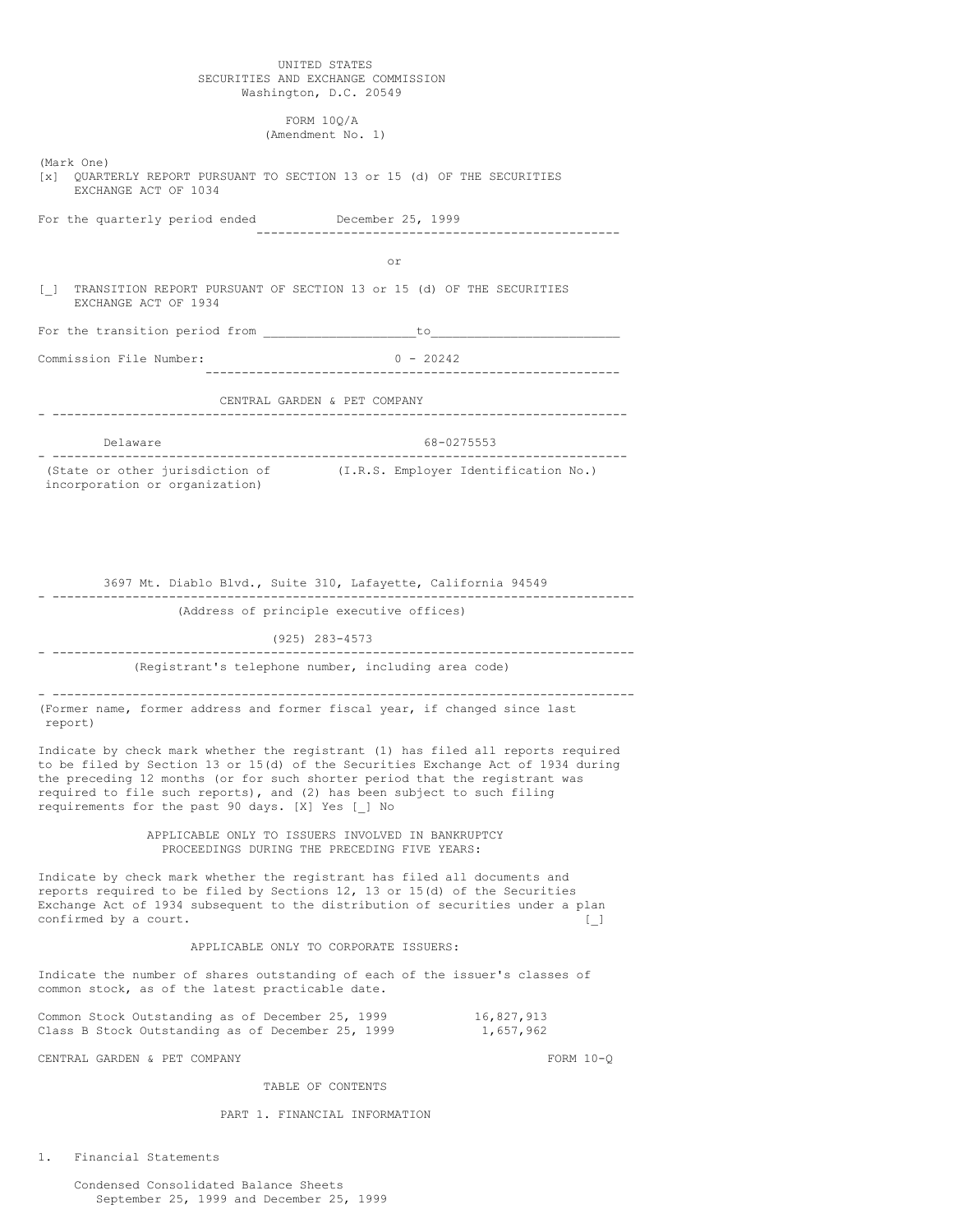Condensed Consolidated Statements of Cash Flows Three Months Ended December 26, 1998 and December 25, 1999 Consolidated Statements of Income

Three Months Ended December 26, 1998 and December 25, 1999 Notes to Consolidated Financial Statements

- 2. Management's Discussion and Analysis of Financial Condition and Results of Operations
- 3. Quantitative and Qualitative Disclosures About Market Risk

PART II. OTHER INFORMATION

- 1. Legal Proceedings
- 2. Changes in Securities and Use of Proceeds
- 3. Defaults Upon Senior Securities
- 4. Submission of Matter to a Vote of Securities Holders
- 5. Other Information
- 6. Exhibits and Reports on 8-K

Exhibit Index

## CENTRAL GARDEN & PET COMPANY

## CONDENSED CONSOLIDATED BALANCE SHEETS

(Unaudited) (In thousands, except share amounts)

| ASSETS                                                                                                                                                                                                                                                    |              | 1999<br>------------                                      |  | September 25, December 25,<br>1999                                     |  |
|-----------------------------------------------------------------------------------------------------------------------------------------------------------------------------------------------------------------------------------------------------------|--------------|-----------------------------------------------------------|--|------------------------------------------------------------------------|--|
|                                                                                                                                                                                                                                                           |              |                                                           |  |                                                                        |  |
| Current Assets:<br>Cash & cash equivalents<br>Accounts receivable (less allowance                                                                                                                                                                         | $\mathsf{S}$ |                                                           |  | 8,017 \$ 9,521                                                         |  |
| for doubtful accounts of $$6,143$ and $$6,101)$<br>Inventories<br>Inventories held for return to manufacturer<br>Prepaid expenses and other assets                                                                                                        |              | 149,411<br>240,207<br>75,887<br>11,254<br>--------------- |  | $\frac{113}{222}$ , 129<br>303,077<br>75,887<br>11,423<br>------------ |  |
| Total current assets                                                                                                                                                                                                                                      |              |                                                           |  | 484,776 513,037                                                        |  |
| Land, Buildings, Improvements and                                                                                                                                                                                                                         |              |                                                           |  |                                                                        |  |
| Equipment - $net$<br>Goodwill<br>Other Assets                                                                                                                                                                                                             |              | ______________                                            |  | 94,179 96,022<br>346,488 361,192<br>30,387 33,968<br>____________      |  |
| Total                                                                                                                                                                                                                                                     | Ŝ.           |                                                           |  | 955,830 \$ 1,004,219                                                   |  |
| LIABILITIES AND SHAREHOLDERS' EQUITY<br>Current Liabilities:<br>Notes payable<br>Accounts payable<br>Accrued expenses<br>Current portion of long-term debt                                                                                                | \$           | 188,113<br>29,667<br>1,485<br>-------------               |  | $95,883$ \$ 165,812<br>200,013<br>21,941<br>1,468<br>------------      |  |
| Total current liabilities                                                                                                                                                                                                                                 |              | 315,148                                                   |  | 389,234                                                                |  |
| Long-Term Debt<br>Deferred Income Taxes and Other Long-Term<br>Obligations<br>Commitments and Contingencies                                                                                                                                               |              | 123,898<br>21,057                                         |  | 123,863<br>20,440                                                      |  |
| Shareholders' Equity:<br>Preferred stock, \$.01 par value: 1,000 shares<br>authorized, none outstanding at September 25,<br>1999 or December 25, 1999<br>Class B stock, \$.01 par value: 1,660,919 shares<br>outstanding September 25, 1999 and 1,657,962 |              |                                                           |  |                                                                        |  |
| outstanding at December 25, 1999<br>Common stock, \$.01 par value: 30,183,365 shares<br>issued and 19,332,015 outstanding September 25,<br>1999; 30,187,663 issued and 16,827,913                                                                         |              | 16                                                        |  | 16                                                                     |  |
| outstanding at December 25, 1999<br>Additional paid-in capital<br>Retained earnings                                                                                                                                                                       |              | 302<br>524,058<br>94,474                                  |  | 302<br>524,083<br>87,999                                               |  |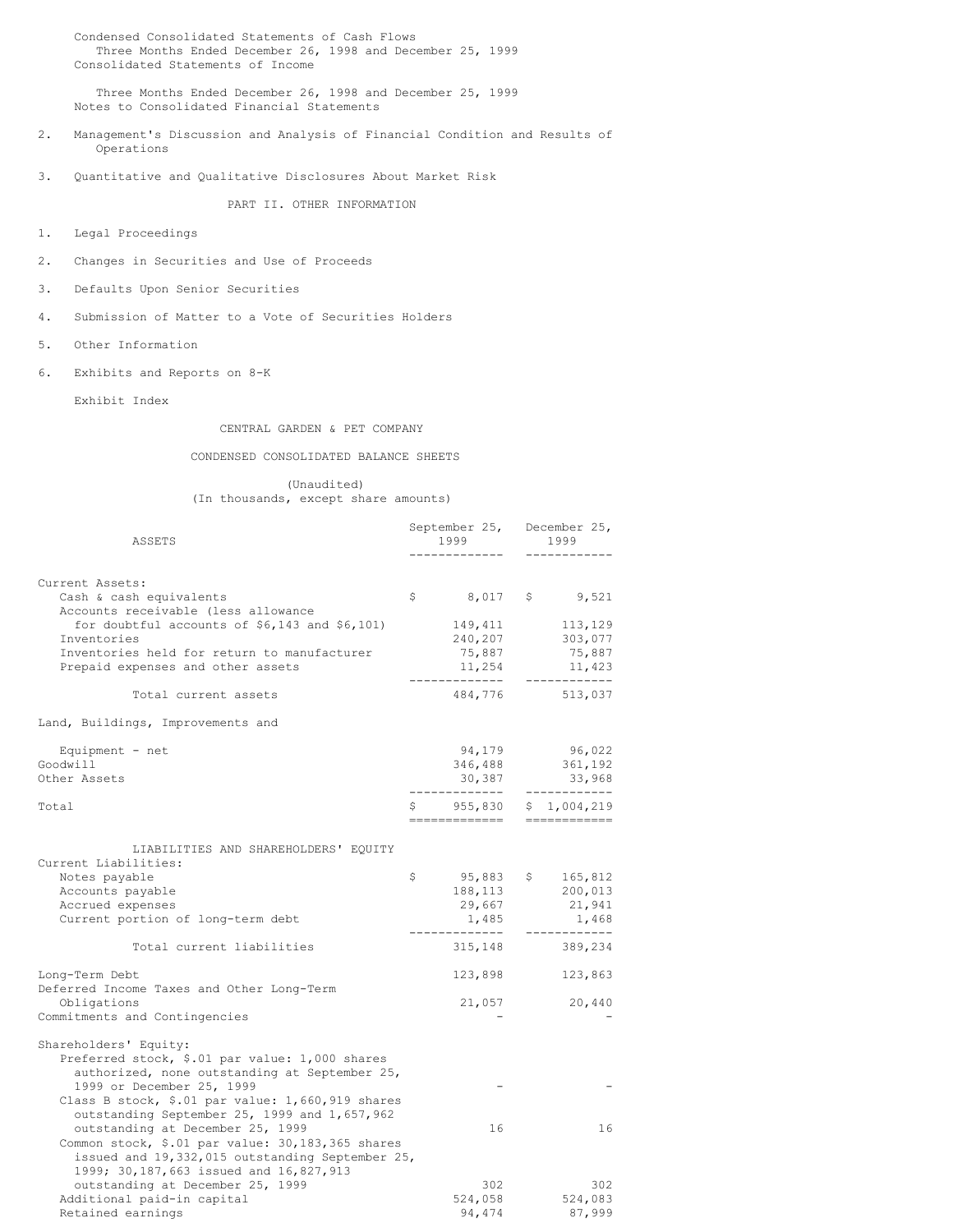| Total                      |            | $955,830 \t$ \$ 1,004,219 |
|----------------------------|------------|---------------------------|
| Total shareholders' equity | 495.727    | 470.682                   |
| Treasury stock             | (123, 123) | (141, 718)                |

See notes to condensed consolidated financial statements

## CENTRAL GARDEN & PET COMPANY

CONDENSED CONSOLIDATED STATEMENTS OF CASH FLOWS (Unaudited) (In thousands)

# <TABLE>

<CAPTION>

|                                                                                                      | Three Months Ended<br>1998<br>------------ | December 26, December 25,<br>1999<br>______________ |
|------------------------------------------------------------------------------------------------------|--------------------------------------------|-----------------------------------------------------|
| $<$ S $>$                                                                                            | <<>                                        | < <c></c>                                           |
| Cash Flows From Operating Activities:<br>Net Loss<br>Adjustments to reconcile net income to net cash | $\frac{1}{2}$ (435) $\frac{1}{2}$ (6,475)  |                                                     |
| provided (used) in operating activities:<br>Depreciation and amortization                            | 5,112                                      | 5,665                                               |
| Change in assets and liabilities:                                                                    |                                            |                                                     |
| Receivables                                                                                          | 9,143                                      | 37,834                                              |
| Inventories                                                                                          | (117, 633)<br>2,157                        | (61, 238)                                           |
| Prepaid expenses and other assets<br>Accounts payable                                                | 106,910                                    | (1,094)<br>10,245                                   |
| Accrued expenses and other liabilities                                                               | 1,012<br>-----------                       | (8, 951)<br>____________                            |
| Net cash provided (used) in operating activities                                                     | 6,266                                      | (24, 014)                                           |
| Cash Flows From Investing Activities:                                                                |                                            |                                                     |
| Additions to land, buildings, improvements and equipment                                             | (5, 393)                                   | (4, 789)                                            |
| Payments to acquire companies, net of cash acquired                                                  | (13, 275)<br>------------                  | (21,000)<br>____________                            |
| Net cash used in investing activities                                                                | (18, 668)                                  | (25, 789)                                           |
| Cash Flows From Financing Activities:                                                                |                                            |                                                     |
| Proceeds from notes payable - net                                                                    | 31,725                                     | 69,929                                              |
| Repayments of long-term debt                                                                         | (358)                                      | (52)                                                |
| Proceeds from issuance of stock - net                                                                | 253                                        | 25                                                  |
| Payments to reacquire stock                                                                          | (26, 655)<br>------------                  | (18, 595)<br>------------                           |
| Net cash provided by financing activities                                                            | 4,965                                      | 51,307                                              |
| Net Increase (Decrease) in Cash                                                                      | (7, 437)                                   | 1,504                                               |
| Cash at Beginning of Period                                                                          | 10,328<br>------------                     | 8,017<br>_____________                              |
| Cash at End of Period                                                                                | 2,891<br>S<br>===========                  | \$ 9,521<br>------------                            |
| Supplemental Information                                                                             |                                            |                                                     |
| Cash paid for interest                                                                               | $\mathsf{S}$<br>288                        | $\mathfrak{S}$<br>2,380                             |
| Cash paid for income taxes                                                                           | 42                                         | 75                                                  |
| Assets (excluding cash) acquired through purchase                                                    |                                            |                                                     |
| of subsidiaries                                                                                      | $\overline{\phantom{a}}$                   | 3,900                                               |
| Liabilities assumed through the purchase of subsidiaries<br>$\langle$ /TABLE>                        |                                            | 2,263                                               |

See notes to condensed consolidated financial statements

CENTRAL GARDEN & PET COMPANY

CONSOLIDATED STATEMENT OF OPERATIONS

(Unaudited) (In thousands, except share amounts)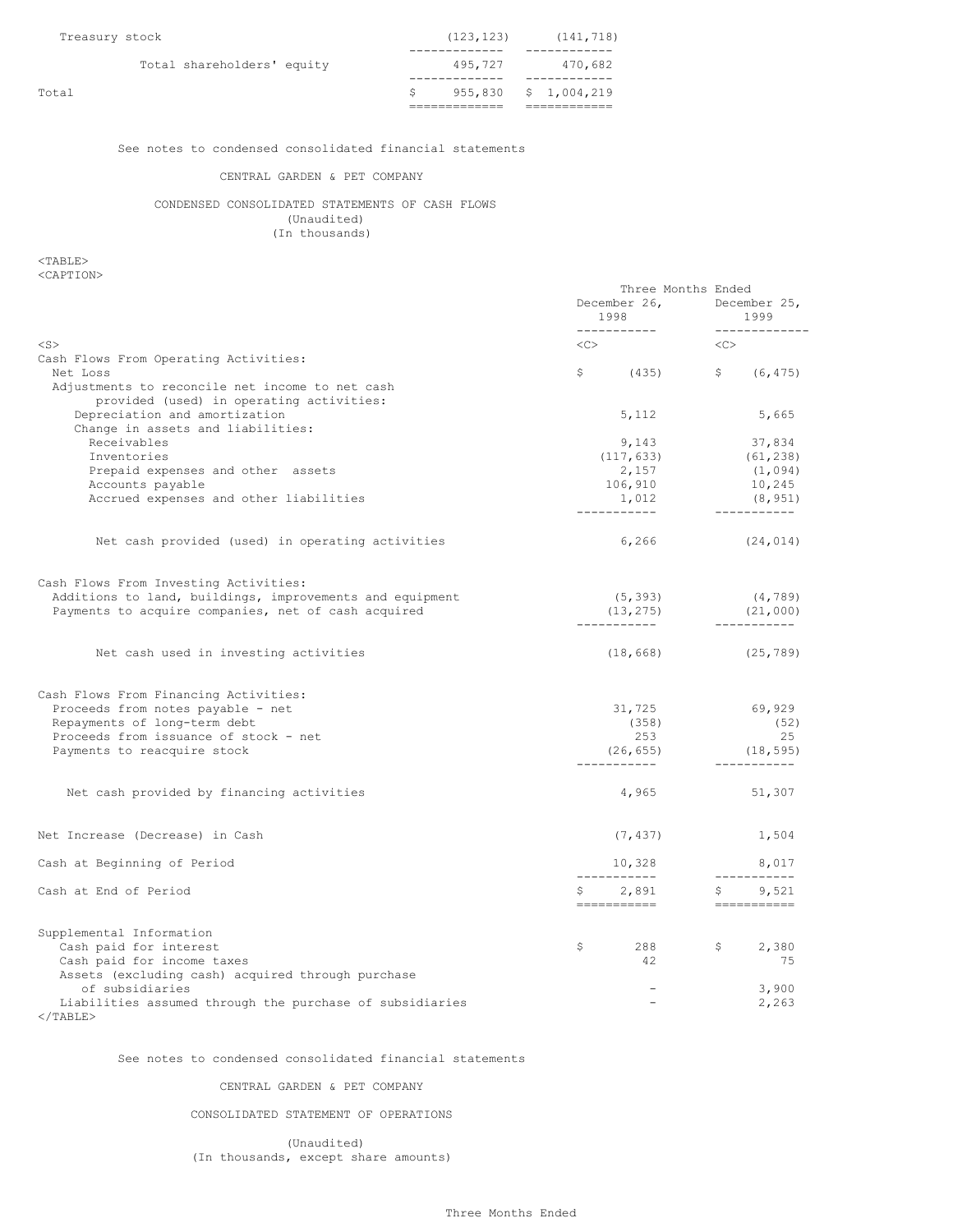|                                                            | December 26, December 25,<br>1998 — 1998 — 1998 — 1998 — 1998 — 1998 — 1998 — 1998 — 1998 — 1998 — 1998 — 1998 — 1998 — 1998 — 1998 — 1998 — 199 | 1999                  |
|------------------------------------------------------------|--------------------------------------------------------------------------------------------------------------------------------------------------|-----------------------|
| Net sales<br>Cost of goods sold and occupancy              | $$228,021$ \$ 218,618<br>171,540 160,362                                                                                                         |                       |
| Gross profit                                               | 56,481                                                                                                                                           | 58,256                |
| Selling, general and administrative expenses 54,891 65,509 |                                                                                                                                                  |                       |
| Income (loss) from operations                              |                                                                                                                                                  | $1,590$ (7,253)       |
| Interest expense                                           |                                                                                                                                                  | $(2, 454)$ $(4, 476)$ |
| Interest income                                            | 113                                                                                                                                              | 166                   |
| Loss before income taxes                                   |                                                                                                                                                  | $(751)$ $(11, 563)$   |
| Income taxes                                               |                                                                                                                                                  | $(316)$ $(5,088)$     |
|                                                            | . <u>.</u>                                                                                                                                       |                       |
| Net loss                                                   | $\frac{1}{2}$ (435) $\frac{1}{2}$ (6,475)<br>-------------                                                                                       | ------------          |
| Net loss per common share outstanding<br>Basic and Diluted | $\zeta$ (0.01) $\zeta$ (0.33)<br>==========================                                                                                      |                       |

See notes to condensed consolidated financial statements

## Central Garden & Pet Company Notes to Condensed Consolidated Financial Statements Three Months Ended December 25, 1999 (Unaudited)

1. Basis of Presentation

---------------------

The condensed consolidated balance sheet as of December 25, 1999, the consolidated statements of operations for the three months ended December 25, 1999 and December 26, 1998 and the condensed consolidated statement of cash flows for the three months ended December 25, 1999 and December 26, 1998 have been prepared by the Company, without audit.

The condensed consolidated balance sheet as of September 25, 1999 has been derived from the audited financial statements of the Company for the year ended September 25, 1999. In the opinion of management, all adjustments (which include only normal recurring adjustments) considered necessary to present fairly the financial position, results of operations and cash flows of the Company for the periods mentioned above, have been made.

Due to the seasonal nature of the Company's business, the results of operations for the three months ended December 25, 1999 are not indicative of the operating results that may be expected for the year ending September 30, 2000.

It is suggested that the interim financial statements be read in conjunction with the annual audited financial statements, accounting policies and financial notes thereto, included in the Company's 1999 Annual Report which has previously been filed with the Securities and Exchange Commission.

2. Share Repurchase Program ------------------------

> On October 5, 1999, the Company's Board of Directors authorized the Company to increase the share repurchase program up to a maximum of \$155 million of common shares. During the three-month period ended December 25, 1999, the Company repurchased 2,500,000 shares for a total of \$18.6 million.

3. Earnings Per Share ------------------

> The following is a reconciliation of the numerators and denominators of the basic and diluted per-share computations for income from continuing operations: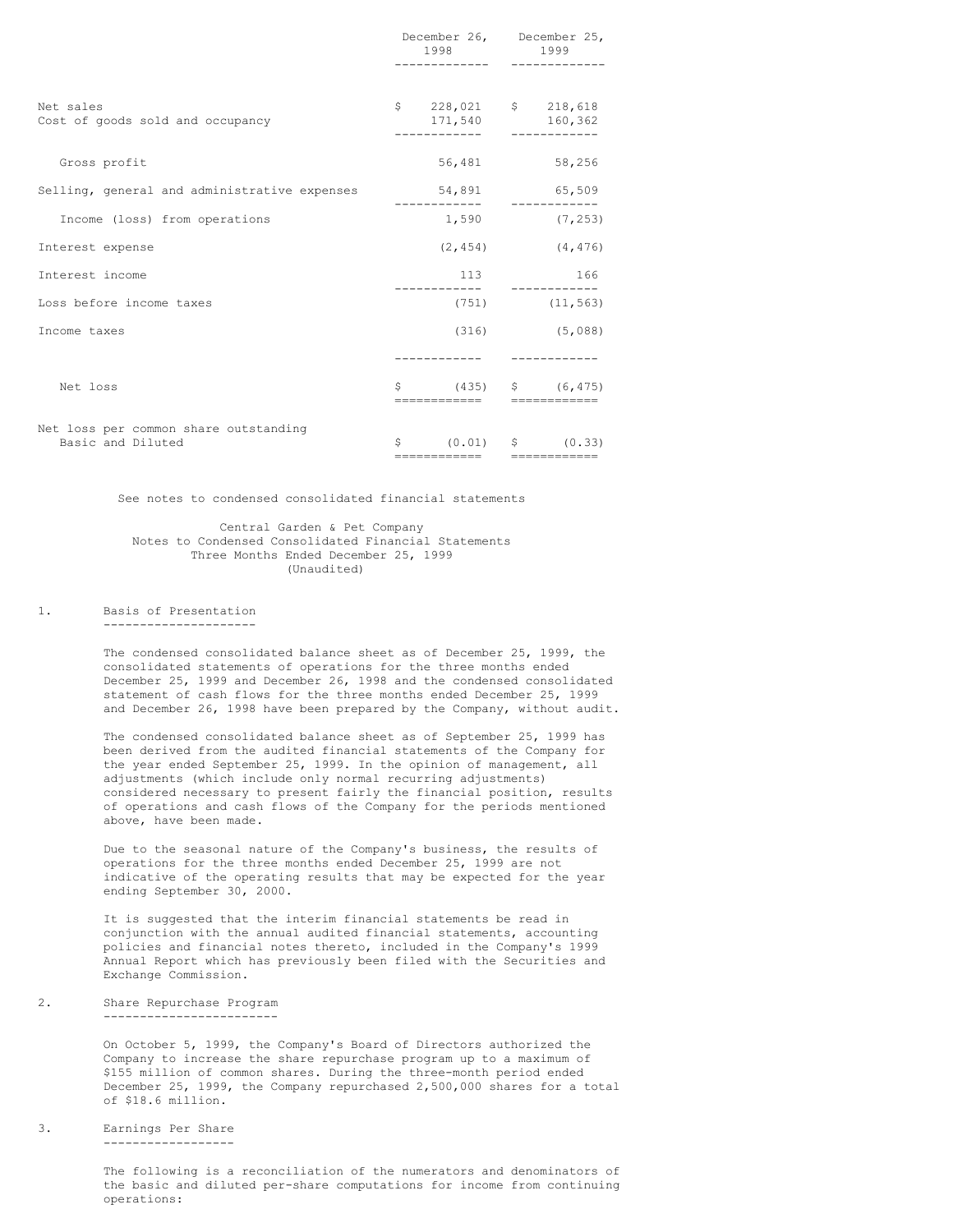|                                     |  | For the Three-Month Period Ended December 25, 1999 |            |           |  |
|-------------------------------------|--|----------------------------------------------------|------------|-----------|--|
|                                     |  | Net.                                               |            | Per-Share |  |
|                                     |  | Loss                                               | Shares     | Amount    |  |
| Basic and Diluted EPS \$(6,475,000) |  |                                                    | 19,389,000 | \$ (0.33) |  |
|                                     |  |                                                    |            |           |  |
|                                     |  | For the Three-Month Period Ended December 26, 1998 |            |           |  |

|  |                       |  |             |            | TAT MIG THIRG MANIFIL FATION MINGS BOOMMAT TAN TA |  |
|--|-----------------------|--|-------------|------------|---------------------------------------------------|--|
|  |                       |  | Net.        |            | Per-Share                                         |  |
|  |                       |  | Loss        | Shares     | Amount                                            |  |
|  | Basic and Diluted EPS |  | \$(435,000) | 31,227,000 | \$(0.01)                                          |  |

Options to purchase 2,906,710 and 2,037,930 shares of common stock at prices ranging from \$1.30 to \$33.94 per share were outstanding during the three-month periods ended December 25, 1999 and December 26, 1998, respectively, but were not included in the computation of diluted EPS because the assumed exercise would have been anti-dilutive in each period. Shares of common stock from the assumed conversion of the Company's convertible securities totaling 4,107,143 were also not included in the computation of diluted EPS for the three-month periods ended December 25, 1999 and December 26, 1998 because the assumed conversion would have been anti-dilutive.

#### 4. Recent Acquisitions -------------------

During December 1999, the Company's Pennington subsidiary acquired Unicorn Laboratories and acquired a 40% equity stake in Cedar Works for approximately \$21.0 million in cash. Unicorn is a private label and branded manufacturer to the U.S. animal health and lawn and garden industries with annual sales of approximately \$15 million in 1999, and currently has approximately 25 employees. Cedar Works is a manufacturer of bird feeders with annual sales of approximately \$23 million in 1999, and currently has approximately 225 employees. The acquisitions have been accounted for under the purchase method, and the resulting goodwill will be amortized on a straight-line basis over 40 years. The operations of these entities have been included in the Company's results of operations since their respective acquisition dates in December 1999.

#### 5. Segment Information -------------------

Management has determined that the reportable segments of the Company are the Distribution, Pet Products and Garden Products segments, based on the level at which the chief operating decision making group reviews the results of operations in order to make decisions regarding performance assessment and resource allocation. There has been no change in the segments reported or the basis of measurement of segment profit or loss from that which was reported in the Company's 1999 Form 10-K. Segment information for the three-month periods ended

December 25, 1999 and December 26, 1998, and segment assets at December 25, 1999 and September 25, 1999 are set forth below (dollars in thousands):

|                                                                                                                           |                   |                                                         | Three Months Ended<br>December 26, 1998 December 25, 1999<br>------------ |                                                           |
|---------------------------------------------------------------------------------------------------------------------------|-------------------|---------------------------------------------------------|---------------------------------------------------------------------------|-----------------------------------------------------------|
| Net sales<br>Distribution<br>Garden Products<br>Pet Products<br>Corporate, eliminations and all other                     |                   | 55,007<br>54,585<br>(10, 359)                           | $$128,788$ $$106,700$                                                     | 61,598<br>59,989<br>(9,669)                               |
| Total net sales                                                                                                           |                   | --------------                                          | $$228,021$ $$218,618$                                                     | ==============                                            |
| Intersegment sales<br>Garden Products<br>Pet Products<br>Corporate, eliminations and all other<br>Total interseqment      | $S \qquad \qquad$ | \$3,690<br>6,144<br>525<br>10,359                       | $\mathsf{S}$                                                              | 3,620<br>5,551<br>498<br>$\sin 9,669$                     |
| Income (loss) from operations<br>Distribution<br>Garden Products<br>Pet Products<br>Corporate, eliminations and all other | \$                | =============<br>(2, 917)<br>2,609<br>5,504<br>(3, 606) |                                                                           | =============<br>\$ (7,021)<br>4,221<br>4,787<br>(9, 240) |
| Total income (loss) from operations<br>Interest expense<br>Income taxes                                                   |                   | 1,590<br>(2, 341)<br>316                                |                                                                           | (7, 253)<br>(4, 310)<br>5,088                             |
| Net loss                                                                                                                  |                   | --------------                                          | $(435)$ $\frac{1}{5}$ $(6, 475)$                                          | --------------                                            |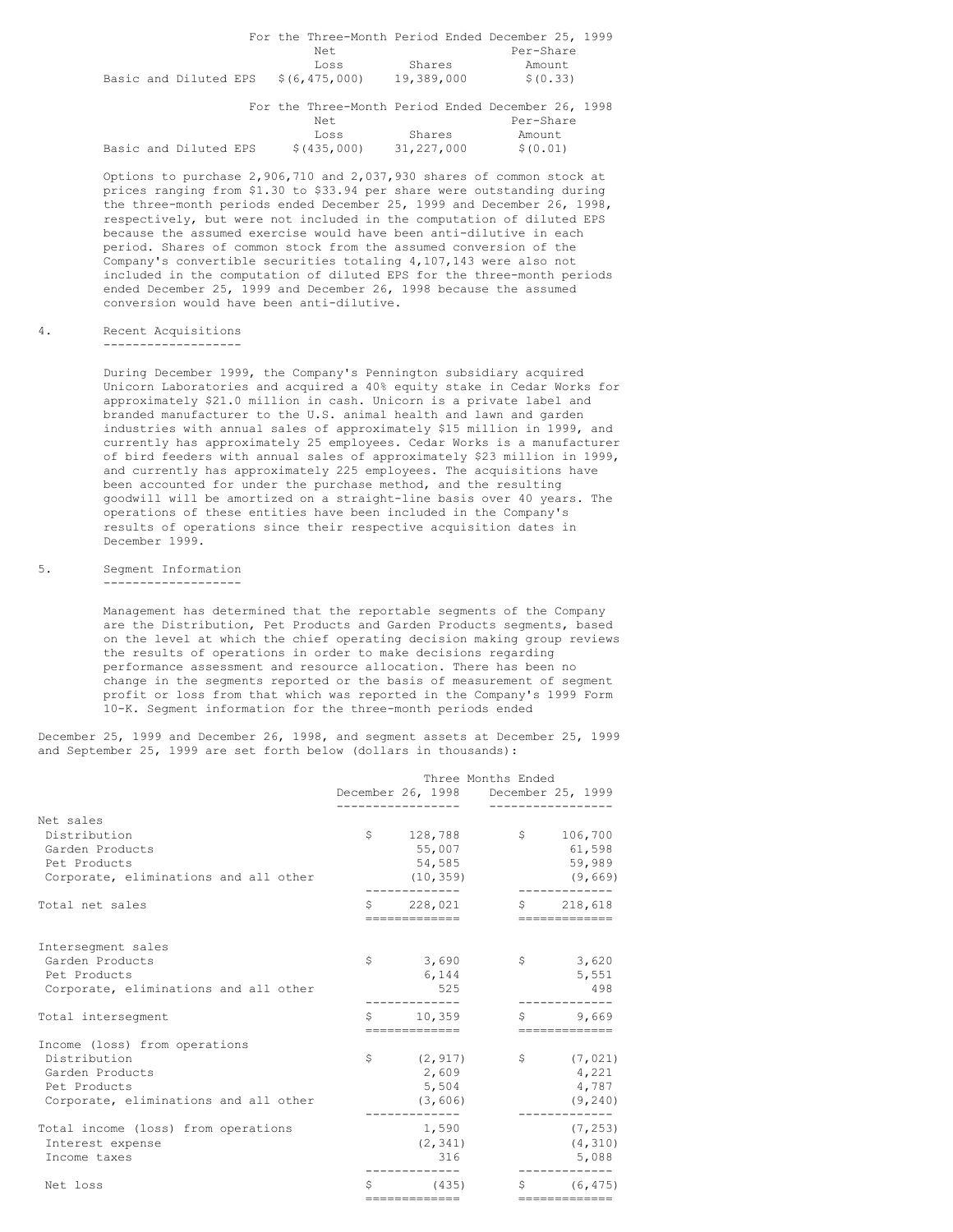| Depreciation and amortization            |             |                                      |             |                        |
|------------------------------------------|-------------|--------------------------------------|-------------|------------------------|
| Distribution                             | \$          | 902                                  | S.          | 1,109                  |
| Garden Products                          |             | 860                                  |             | 986                    |
| Pet Products                             |             | 958                                  |             | 1,144                  |
| Corporate, eliminations and all other    |             | 2,392                                |             | 2,426                  |
| Total depreciation and amortization      | \$          | 5,112<br>-------------               |             | 5,665<br>============= |
| Expenditures for long-lived assets       |             |                                      |             |                        |
| Distribution                             | \$          | 1,442                                | \$          | 1,063                  |
| Garden Products                          |             | 1,167                                |             | 1,961                  |
| Pet Products                             |             | 1,335                                |             | 1,742                  |
| Corporate, eliminations and all other    |             | 1,449                                |             | 23                     |
| Total expenditures for long-lived assets | $S$ and $S$ | 5,393                                | S.          | 4,789                  |
|                                          |             |                                      |             |                        |
|                                          |             | September 25, 1999 December 25, 1999 |             |                        |
|                                          |             |                                      |             |                        |
| Assets                                   |             |                                      |             |                        |
| Distribution                             | Ŝ.          | 216,981                              | $S$ and $S$ | 219,945                |
| Garden Products                          |             | 179,953                              |             | 183,754                |
| Pet Products                             |             | 99,583                               |             | 92,013                 |
| Corporate, eliminations and all other    |             | 459,313                              |             | 508,507                |
|                                          |             |                                      |             |                        |
| Total assets                             | Ś.          | 955,830                              |             | \$1.004.219            |
|                                          |             | ===============                      |             | ==============         |

## 6. Other Charges -------------

In September 1999, the Company recorded Other charges totaling \$7.6 million associated with the expiration of the Solaris Agreement, workforce reductions and facility closures in the Company's Distribution operations. During the three months ended December 25, 1999, the Company closed three distribution centers identified in the September 2000 closure plan, completed the associated workforce reductions, and paid all remaining severance amounts accrued as of September 25, 1999. \$.5 million is remaining in accrued expenses as of December 25, 1999 associated with lease costs, property taxes and other facility costs.

During the fourth quarter of fiscal 1998, the Company recorded other charges totaling \$11.0 million associated with facility closures costs associated with professional and due diligence expenses principally associated to a potential major acquisition that was not completed and package and design costs incurred pursuant to a test program initiated and completed in fiscal 1998. \$0.5 million is remaining in accrued expenses as of December 25, 1999 associated with lease costs, property taxes and facility maintenance costs.

The remaining accruals will be required to be paid through the expiration of the leases on these closed distribution centers.

Item 2. Management's Discussion and Analysis of Financial Condition and Results of Operations

#### Overview

Central was incorporated in Delaware in June 1992 and is the successor to a California corporation which was incorporated in 1955. References to "we," "us," or "Central" means Central Garden & Pet Company and its subsidiaries and divisions, and their predecessor companies and subsidiaries. Central's operations are grouped into three business segments, the lawn and garden branded products business ("Garden Products"), the distribution business ("Distribution") and the pet branded products business ("Pet Products").

From October 1, 1995 to September 30, 1999, Distribution distributed Solaris product nationwide, pursuant to an exclusive distribution agreement. Management believes that the relationship with Solaris embodied in the Solaris Agreement had a substantial impact on our results of operations. Sales of products purchased from Solaris, our largest supplier, accounted for approximately 43% of Distribution's net sales and 27% of Central's net sales during fiscal 1999. Under the Solaris Agreement, Distribution, in addition to serving as the master agent and master distributor of Solaris products, provided a wide range of value-added services including logistics, order processing and fulfillment, inventory distribution and merchandising. As a result of the Solaris Agreement, a majority of our sales of Solaris products were derived from servicing direct sales accounts, rather than as a traditional distributor. Under the Solaris Agreement, our inventories of Solaris product increased significantly, since we not only carried inventories to support our own sales of Solaris products but also certain inventory previously carried by Solaris as well as additional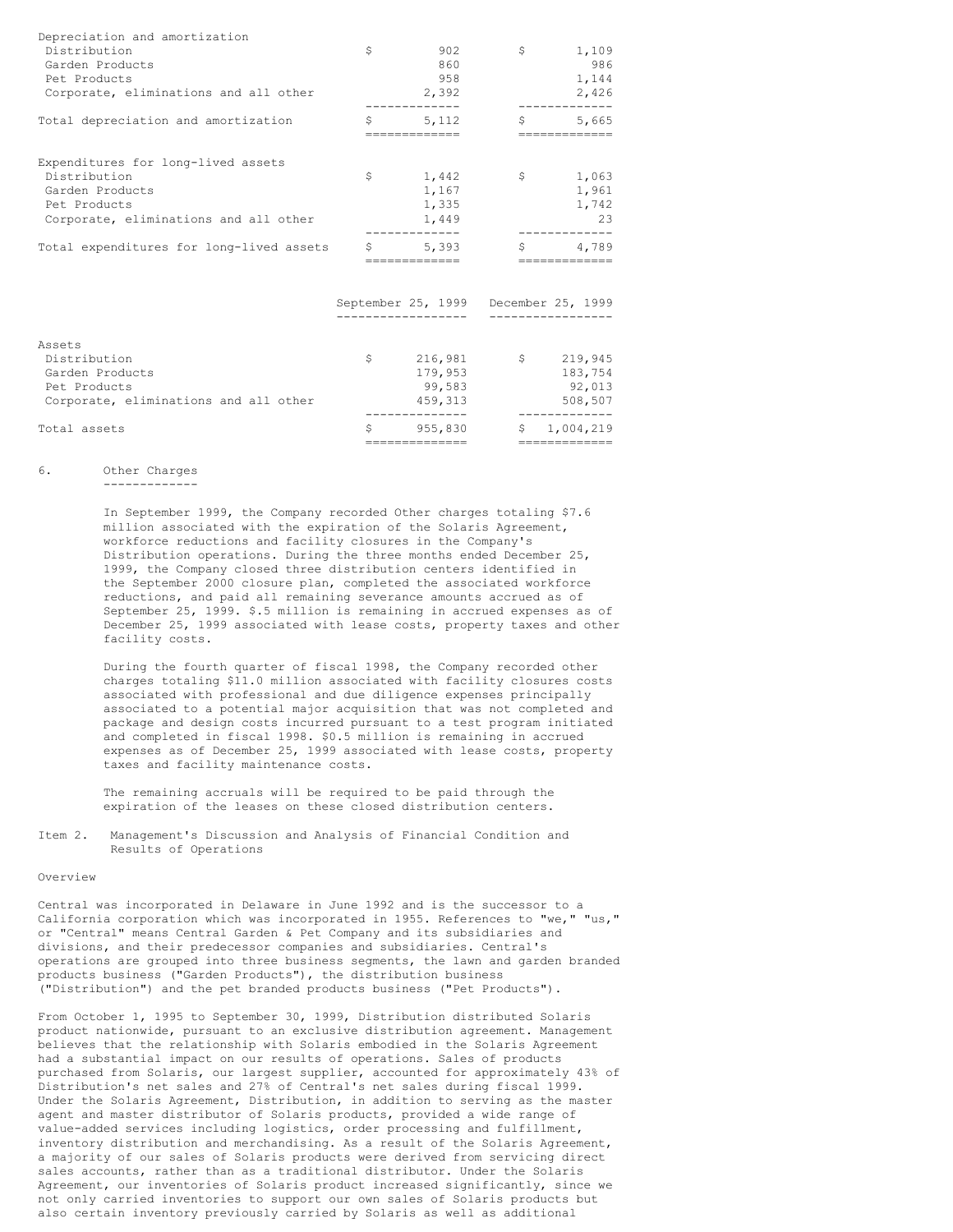inventories to support sales of Solaris products by our former network of independent distributors.

In January 1999, Monsanto sold its Solaris lawn and garden business exclusive of its Roundup herbicide products for consumer use to The Scotts Company ("Scotts") and entered into a separate, long-term, exclusive agreement pursuant to which Monsanto continues to make Roundup herbicide products for consumer use and Scotts markets the products. Scotts has been for many years a substantial supplier to us and, in connection with its direct sales, a substantial purchaser of our services.

Scotts has altered its distribution systems for certain products, including Ortho and Miracle-Gro products and Monsanto's consumer Roundup products for which Scotts acts as Monsanto's exclusive sales agent. Beginning October 1, 1999, Scotts began to distribute Ortho and Roundup products through a system that involves a combination of distributors, of which we are the largest, as well as through direct sales by Scotts to certain major retailers. In addition, Scotts has begun to sell Miracle-Gro directly to certain retailers. The business likely to be taken over in this fiscal year ending September 30, 2000 by Scotts is estimated to be approximately \$200-250 million in sales. The gross profit associated with these sales in fiscal 1999 was approximately \$15-25 million. We expect this loss of gross profit to be partially offset this fiscal year with expense reductions and other business growth. However, there is no assurance that the business taken over by Scotts will not be greater than \$200-250 million, that Scotts will continue to do business with us at all in future years, or that we will be successful in our attempts to reduce expenses and generate new business.

Due to the changes in Scotts' distribution system, our inventory of Scotts products and the related payables are likely to be reduced by an amount that is estimated to be in excess of \$75 million. Additionally, we have taken actions to realign our lawn and garden distribution operations to reflect anticipated business levels for fiscal 2000. The amount and profitability of Distribution's business with Scotts in fiscal 2000 and in future years, if any, may be influenced by numerous factors and are impossible to predict. Accordingly, the actual results of our operations may differ significantly from the foregoing estimates.

The sale of the Solaris business by Monsanto and the expiration of the Solaris Agreement subject our distribution business to significant uncertainties. These include our new relationship with Scotts and the resolution of all payments due between us and Monsanto under the Solaris Agreement, such as the amounts receivable from Monsanto for cost reimbursements, payments for cost reductions and payments for services; the amounts payable to Monsanto for inventory; and responsibility for obsolete inventory and for non-payment by Solaris' subagents. The resolution of these uncertainties may involve litigation and could have a material adverse effect on our results of operations, financial position and/or cash flows.

> Three Months Ended December 25, 1999 Compared with Three Months Ended December 26, 1998

Net sales for the three months ended December 25, 1999 decreased by 4.1% or \$9.4 million to \$218.6 million from \$228.0 million for the quarter ended December 26, 1998. The \$9.4 million decrease was primarily the net result of a \$22.1 million decrease in Distribution sales (primarily attributable to reduced Solaris sales) being partially offset by a \$6.6 million increase in Garden Products (primarily attributed to the inclusion of Norcal Pottery, which was acquired in January 1999) together with a \$5.4 million increase in Pet Products sales.

Gross profit increased by 3.1% or \$1.8 million from \$56.5 million during the quarter ended December 26, 1998 to \$58.3 million for the comparable 1999 period. The increase in gross profit dollars was primarily attributable to the inclusion of newly acquired Norcal Pottery for the quarter ended December 25, 1999. Excluding Norcal Pottery, gross profit dollars from existing operations remained relatively constant.

The increase in gross profit as a percentage of net sales is primarily the result of an increase in Distribution gross profit percentage offset in part by a decrease in Pet Products gross profit percentage. The increased Distribution gross profit percentage was primarily the result of the reduction in sales of low margin Solaris product sales principally to retailer's distribution centers. Pet Products gross profit percentage declined principally due to the impact of new lower margin product introductions together with increased sales of lower margin products to mass retailers.

Selling, general and administrative expenses increased by 19.3% or \$10.6 million from \$54.9 million during the quarter ended December 26, 1998 to \$65.5 million for the comparable 1999 period. As a percentage of net sales, selling, general and administrative expenses increased from 24.1% during the quarter ended December 26, 1998 to 30.0% for the comparable 1999 period.

The primary factors contributing to the selling, general and administrative expenses increase in the quarter ended December 25, 1999 included: (1) the inclusion of expenses for Norcal Pottery, which was acquired in January 1999;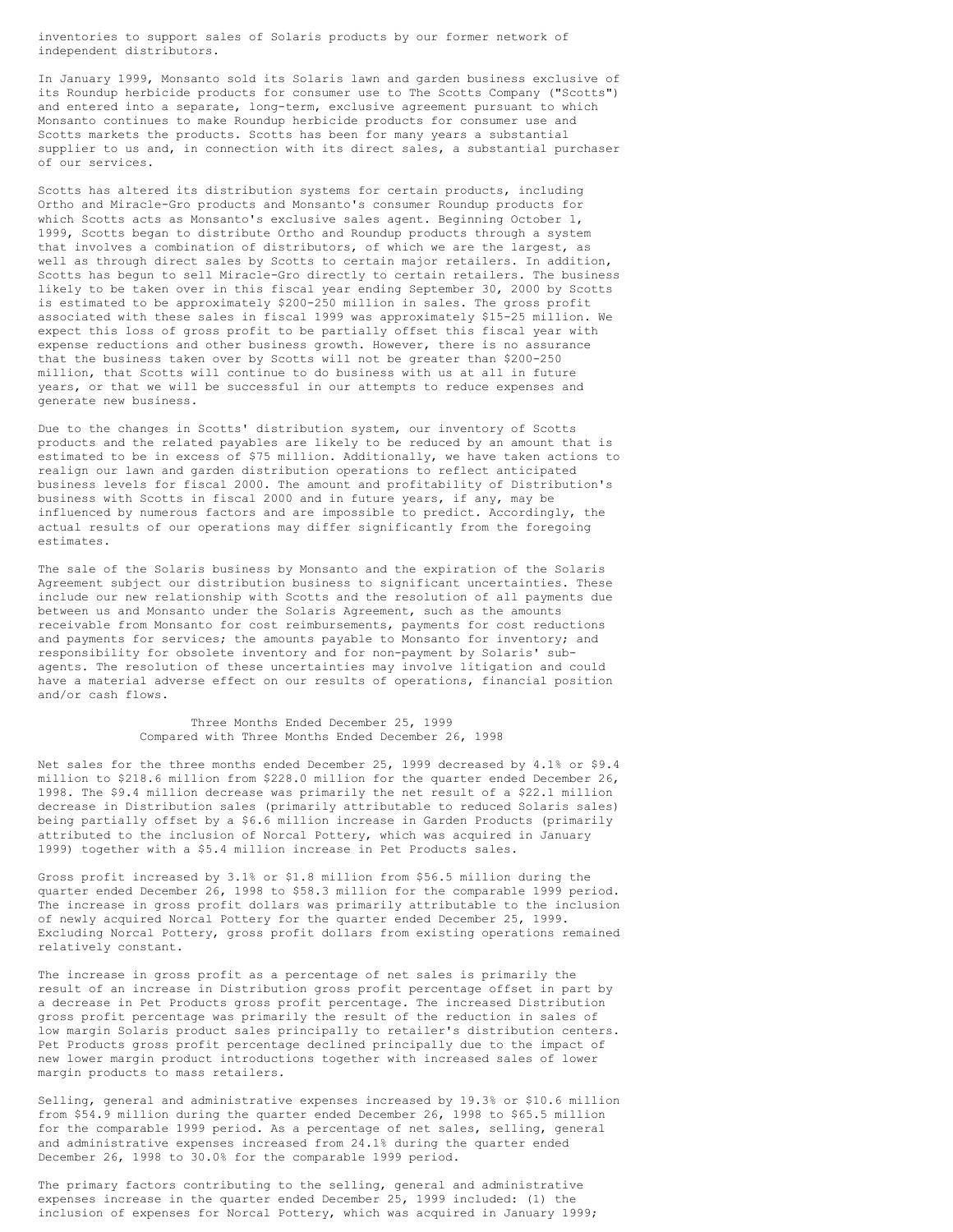(2) professional fees incurred in relation to our strategic planning and evaluation process; (3) the short term effects of the end of the Solaris Alliance producing a rapid decrease in garden distribution sales and related inventory levels coupled with management's decision to defer certain cost reductions in order to maintain operational infrastructure for the upcoming garden season and flexibility for future strategic planning; and (4) increases in operating expenses associated with the sales increases in both Garden Products and Pet Products.

Net interest expense for the quarter ended December 25, 1999 increased \$2.0 million, to \$4.3 million from \$2.3 million for the quarter ended December 26, 1998. The increase is due to higher average outstanding short-term debt resulting principally from the Company's stock repurchase program and the acquisition in January 1999 of Norcal Pottery. During the quarter ended December 25, 1999, the Company repurchased 2,500,000 shares of its stock for a total cost of approximately \$18.6 million primarily through the use of its revolving credit facility.

Average short-term borrowings for the quarter ended December 25, 1999 were \$138.5 million compared with \$14.0 million for the quarter ended December 26, 1998. The average short-term interest rates for the quarter ended December 25, 1999 and December 26, 1998 were 7.4% and 8.2%, respectively. The Company's effective income tax rate for the quarter ended December 25, 1999 was 44% compared with 42% for the quarter ended December 26, 1998. The increase in the effective tax rate results principally from non-deductible goodwill expense being a higher percentage of taxable income than was the case in the quarter ended December 26, 1998.

### Impact of Year 2000

In early 1998, the Company conducted an overall assessment of its systems, including Year 2000 readiness. Based on this assessment, the Company developed a plan to deal with Year 2000 issues, which covered both systems and vendor/customer issues. The plan included both upgrades to or replacement of current systems to bring all of the Company's systems into compliance. Many of the existing information systems used by subsidiaries or divisions acquired by the Company were replaced, primarily for business reasons apart from Year 2000 issues.

The Company used primarily internal resources to reprogram or replace and test its systems for Year 2000 compliance. In addition, the Company used certain external resources to replace outdated information systems at certain of its subsidiaries' operations. These systems changes were completed during fiscal 1999. To date, the Company has not experienced any significant business disruptions or systems failures as a result of Year 2000 issues. The Company incurred no significant incremental costs addressing Year 2000 Issues, although it incurred costs, independent of the Year 2000 issue, relating to the implementation of new systems for certain subsidiaries. Expenditures relating to the Year 2000 issues have not been material to the Company's results of operations or financial position.

## Liquidity and Capital Resources

The Company has financed its growth through a combination of bank borrowings, supplier credit, internally generated funds and sales of securities to the public. The Company received net proceeds (after offering expenses) of approximately \$431.0 million from its five public offerings of common stock in July 1993, November 1995, July 1996, August 1997 and January 1998. In November 1996, the Company completed the sale of \$115 million 6% subordinated convertible notes generating approximately \$112 million net of underwriting commissions.

The Company's business is highly seasonal and its working capital requirements and capital resources track closely to this seasonal pattern. During the first fiscal quarter accounts receivable reach their lowest level while inventory, accounts payable and short-term borrowings begin to increase. Since the Company's short-term credit line fluctuates based upon a specified asset borrowing base, this quarter is typically the period when the asset borrowing base is at its lowest and consequently the Company's ability to borrow is at its lowest. During the second fiscal quarter, receivables, accounts payable and short-term borrowings begin to increase, reflecting the build-up of inventory and related payables in anticipation of the peak selling season. During the third fiscal quarter, principally due to the Solaris Agreement, inventory levels have remained relatively constant while accounts receivable peak and short-term borrowings start to decline as cash collections are received during the peakselling season. During the fourth fiscal quarter, inventory levels are at their lowest, and accounts receivable and payables are substantially reduced through conversion of receivables to cash.

The Company's businesses service two broad markets: lawn and garden and pet supplies. The pet supplies businesses basically deal with products that have a year round selling cycle with very little change quarter to quarter. As a result it is not necessary to carry large quantities of inventory to meet peak demands. Additionally, this level sales cycle eliminates the need for manufacturers to give extended credit terms to either distributors or retailers. On the other hand, the Company's garden distribution business is highly seasonal with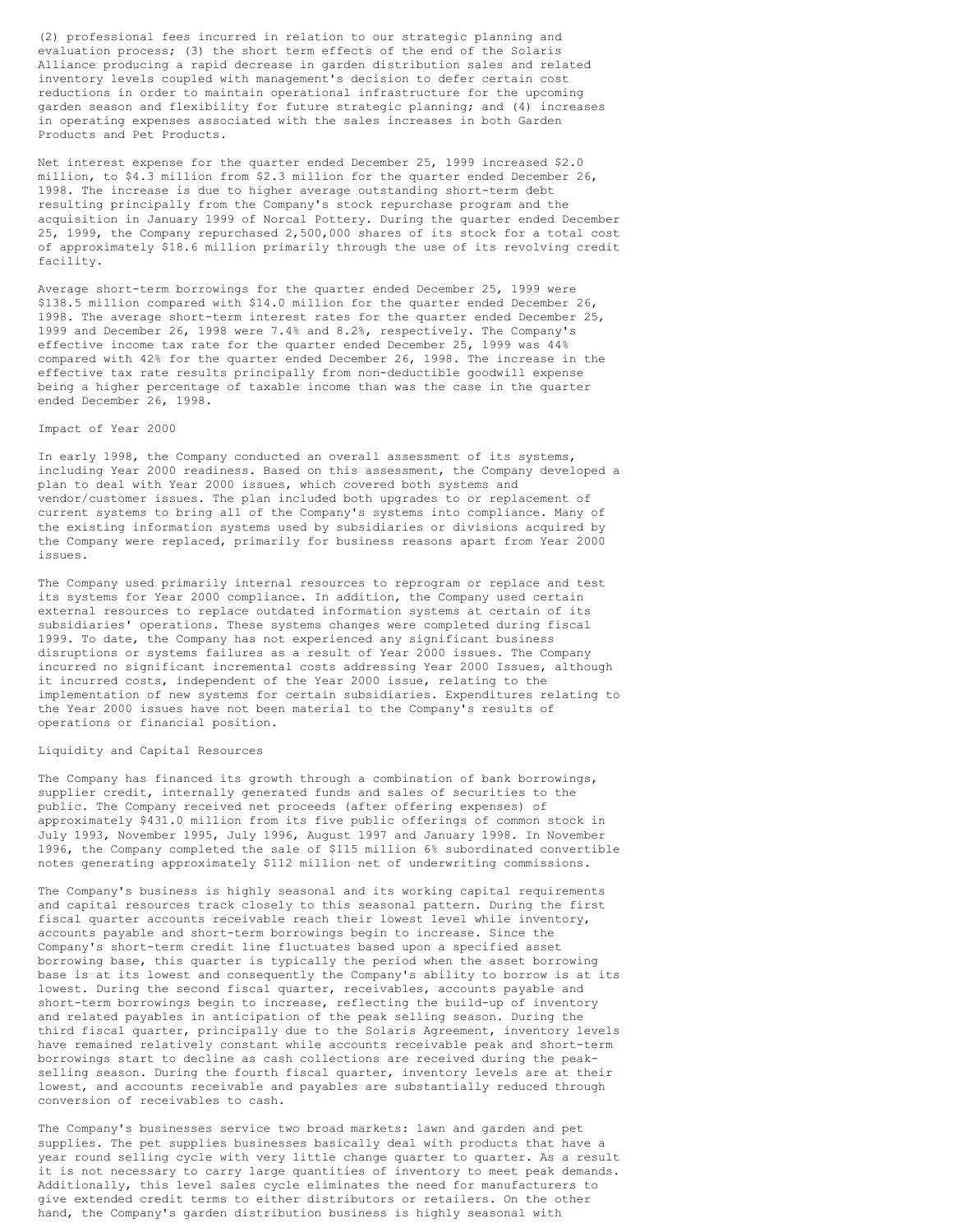approximately 70% of its sales occurring during the fiscal second and third quarters. For many manufacturers of garden products this seasonality requires them to move large quantities of their product well ahead of the peak selling periods. To encourage distributors to carry large amounts of inventory, industry practice has been for manufacturers to give extended credit terms and/or promotional discounts.

For the three months ended December 25, 1999, the Company used cash from operating activities of \$24.0 million principally relating to the normal cycle of inventory build up in Distribution and in Garden Products, offset by reduced receivables attributed to lower Distribution sales in the current year quarter compared against the prior year period and improved collections. Accounts payable did not increase at the same rate as inventory partially due to favorable vendor payment terms for a fiscal 1999 program that was paid in fiscal 2000, and the increased inventory at Garden Products had shorter payment dating terms than previous inventory increases that Distribution would have received. Net cash used from investing activities of \$25.8 million resulted from the business acquisitions and the acquisition of office and warehouse equipment, including computer hardware and software. Cash generated from financing activities of \$51.3 million consisted principally of borrowings of \$69.9 million of short-term debt to acquire treasury shares, partially offset by repayments of \$18.6 million.

The Company has a \$150 million line of credit with Congress Financial Corporation (Western). The available amount under the line of credit fluctuates based upon a specific asset-borrowing base. The line of credit bears interest at a rate either equal to the prime rate or LIBOR plus 2% at the Company's option, and is secured by substantially all of the Company's assets. At December 25, 1999, the Company had \$122.6 million of outstanding borrowings and

had \$27.4 million of available borrowing capacity under this line. The Company's line of credit contains certain financial covenants such as minimum net worth and minimum working capital requirements. The line also requires the lender's prior written consent to any acquisition of a business. In connection with the acquisition of one company in fiscal 1998, the Company assumed a \$60.0 million line of credit, of which \$16.8 million was available at December 25, 1999. Interest related to this line is based on a rate either equal to the prime rate or LIBOR plus .875% at the Company's option.

The Company believes that cash flow from operations, funds available under its line of credit, and arrangements with suppliers will be adequate to fund its presently anticipated working capital requirements for the foreseeable future. The Company anticipates that its capital expenditures will not exceed \$18.0 million for the next 12 months.

As part of its growth strategy, the Company has engaged in acquisition discussions with a number of companies in the past and it anticipates it will continue to evaluate potential acquisition candidates. If one or more potential acquisition opportunities, including those that would be material, become available in the near future, the Company may require additional external capital. In addition, such acquisitions would subject the Company to the general risks associated with acquiring companies, particularly if the acquisitions are relatively large.

## Weather and Seasonality

Historically, the Company's sales of lawn and garden products have been influenced by weather and climate conditions in the markets it serves. During the last several years, the Company's results of operations were negatively affected by severe weather conditions in many parts of the country. Additionally, the Company's business is highly seasonal. In fiscal 1999, approximately 64% of the Company's sales occurred in the first six months of the calendar year. Substantially all of the Company's operating income is typically generated in this period which has historically offset the operating losses incurred during the first fiscal quarter of the year.

ITEM 3. Quantitative and Qualitative Disclosure About Market Risk The Company believes there has been no material change in its exposure to market risk from that discussed in the Company's 1999 Consolidated Financial Statements.

CENTRAL GARDEN & PET COMPANY FORM 10-0

- PART II. OTHER INFORMATION
- ITEM 1. Legal Proceedings Not Applicable
- ITEM 2. Changes in Securities and Use of Proceeds Not Applicable
- ITEM 3. Defaults Upon Senior Securities Not Applicable
- ITEM 4. Submission of Matter to a Vote of Securities Holders Not Applicable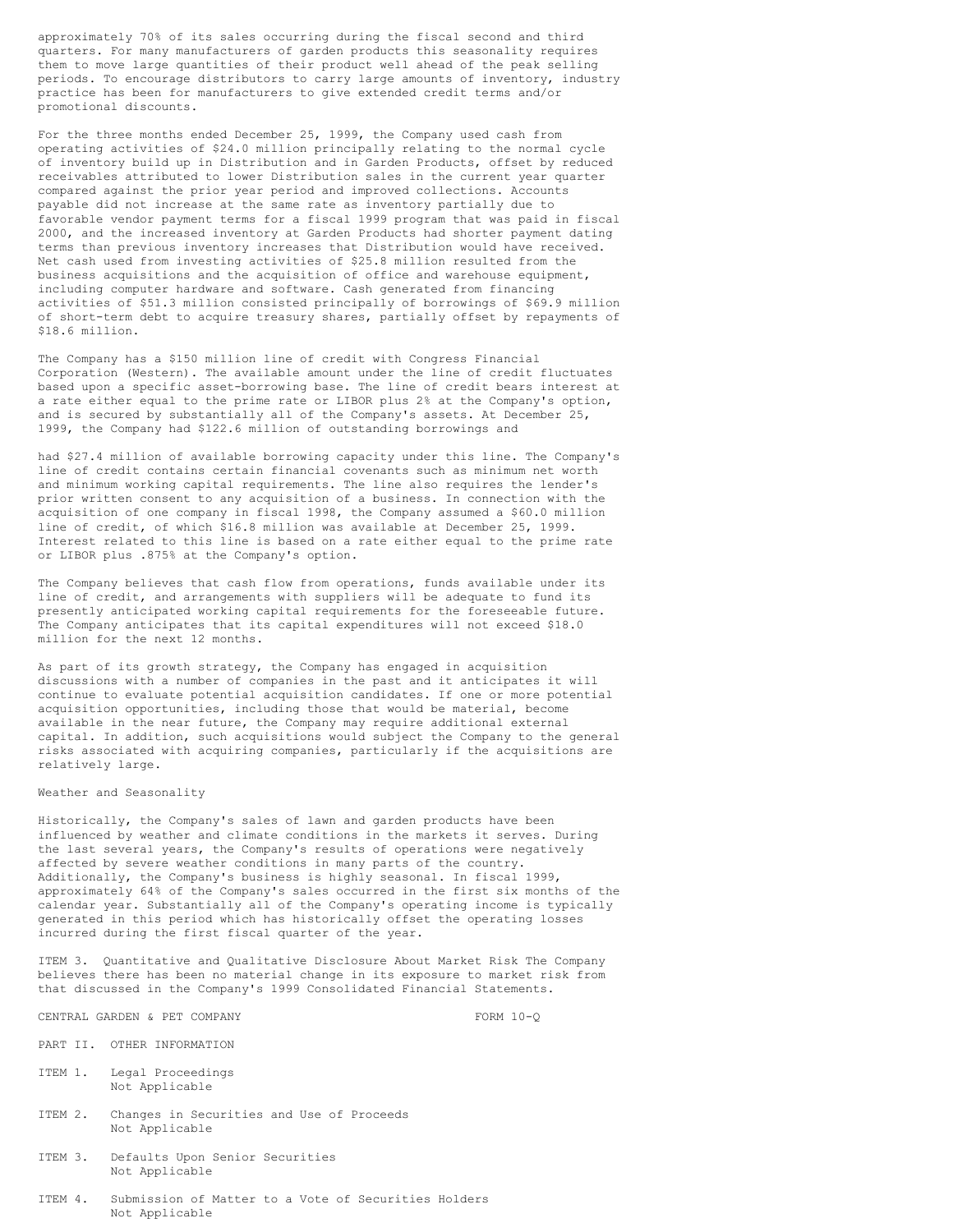ITEM 5. Other Information Not Applicable

ITEM 6. Exhibits and Reports on Form 8-K

(a) Exhibits

| Exhibit |                          |  |
|---------|--------------------------|--|
| Number  | Exhibit                  |  |
|         |                          |  |
| クワ      | Financial Data Schedule. |  |

- (b) The following report on Form 8-K was filed during the quarter ended December 25, 1999.
	- (1) On October 7, 1999, the Company filed a report on Form 8-K dated October 6, 1999, disclosing that the Company' Board of Directors has authorized an increase of \$25 million in the Company's share repurchase program, bringing the existing program from \$130 million to \$155 million.

CENTRAL GARDEN & PET COMPANY FORM 10-Q

**SIGNATURES** ----------

Pursuant to the requirements of the Securities Act of 1934, the registrant has duly caused this report to be signed on its behalf by the undersigned thereunder duly authorized.

> CENTRAL GARDEN & PET COMPANY -------------------------------------------- Registrant

Dated: October 25, 2000

-------------------------------------------- William E. Brown, Chairman of the Board and Chief Executive Officer

/s/ Lee D. Hines, Jr. -------------------------------------------- Lee D. Hines, Jr. Chief Financial Officer